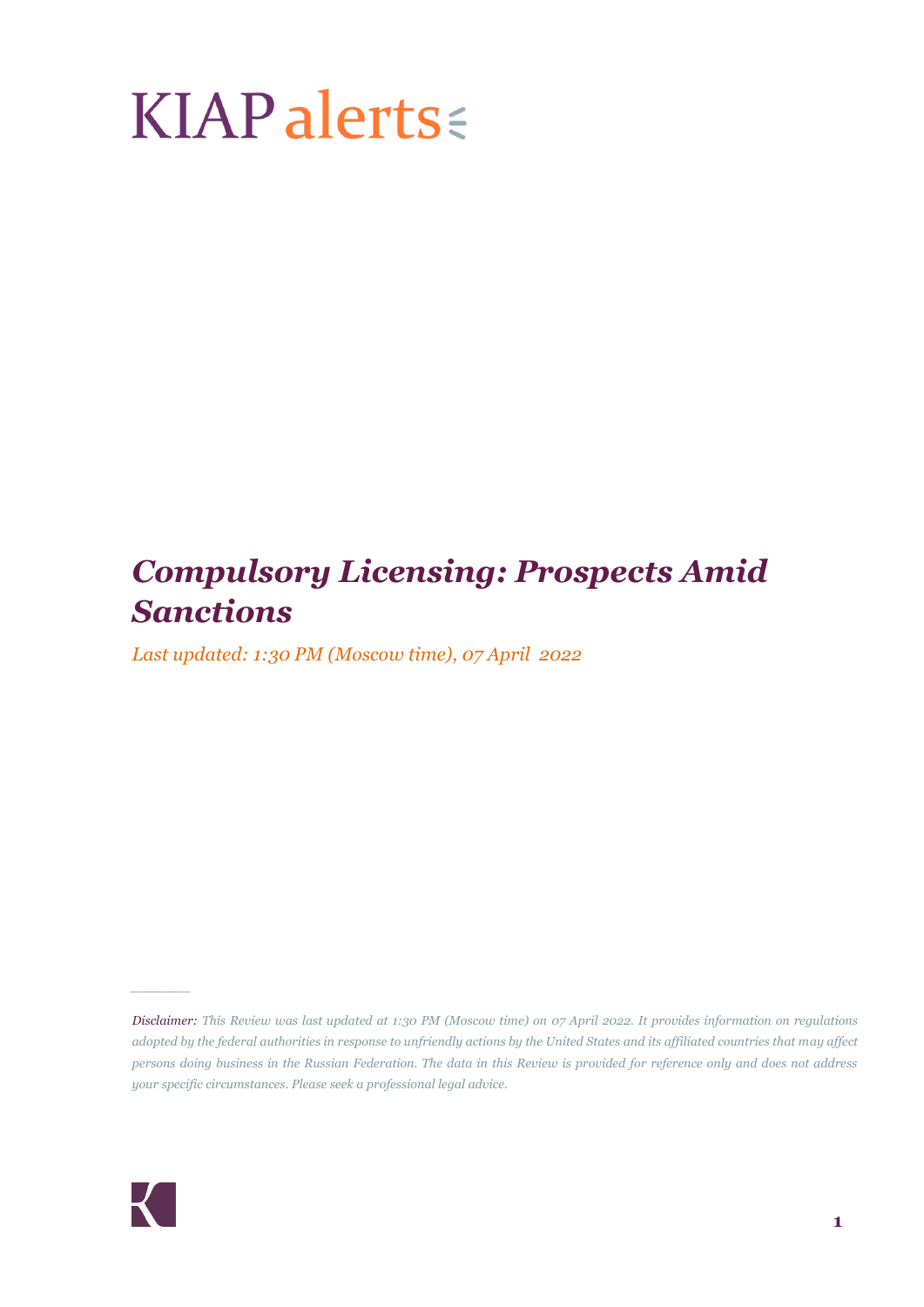Newly adopted regulatory legal acts raised the question of the future licences and possible application of the compulsory licensing rules.

In Russia, the compulsory licensing principles used to be applicable (Articles 1239, 1360, 1362, 1423 of the Civil Code of the Russian Federation, hereinafter referred to as the "CCRF")<sup>1</sup> , however, they were subject to legal proceedings with possible payment of compensation to the rightholder.

Thus, on 8 March 2022, Federal Law No. 46-FZ "On Amendments to Certain Legislative Acts of the Russian Federation" came into effect. As per Paragraph 13, Article 18, the Government of the Russian Federation gained the authority to revise the list of goods (groups of goods) which may not be subject to certain provisions of the Civil Code of the Russian Federation in 2022 regarding the protection of exclusive rights to theresults of intellectual activity expressed in such goods, and the identification means that label such goods.

Additionally, Resolution of the Government of the Russian Federation dated 6 March 2022 No. 299 amended the methodology to calculate the compensation payable to the patent holder when deciding to use the invention without his or her consent. Now, the amount payable to patent holders residing in unfriendly countries is 0 percent of the actual proceeds from production and sale of goods, performance of works and provision of services if the relevant inventions, utility models or industrial designs are used for this purpose. The list of unfriendly countries might change depending on the current political situation.

This measure is aimed at ensuring that licence fees from companies using patents of foreign rightholders "stay" in Russia. Payment of licence fees is currently fraught with obstacles due to currency restrictions for individuals and legal entities.

However, one may suggest that a tit-for-tat response is possible in relation to Russian copyright holders on the territory of the respective foreign states.

In the current situation, foreign businesses in Russia should consider creating subsidiaries in jurisdictions that are not included in the list of unfriendly ones (for example, the EAEU countries, UAE, Egypt, Turkey and China). Once such subsidiary companies are established, it is worth registering the necessary intellectual property in "friendly" jurisdictions so that the patent holders are not associated with unfriendly states.

At the same time, it should be taken into consideration that the introduced rules on the use of patents of foreign rightholders may contradict Paragraph 1 of Article 27 of TRIPS which prohibits discrimination of patent rights by the place of invention or by the country from which the products were imported into Russia2.

<sup>&</sup>lt;sup>2</sup> Agreement on Trade-Related Aspects of Intellectual Property Rights (TRIPS Agreement) dated 15 April 1994 // Access via URL: https://wipolex.wipo.i№t/ru/text/329636.



**<sup>.</sup>** <sup>1</sup> The Civil Code of the Russian Federation (part four) dated 18 December 2006 No. 230-FZ // ISS ConsultantPlus.